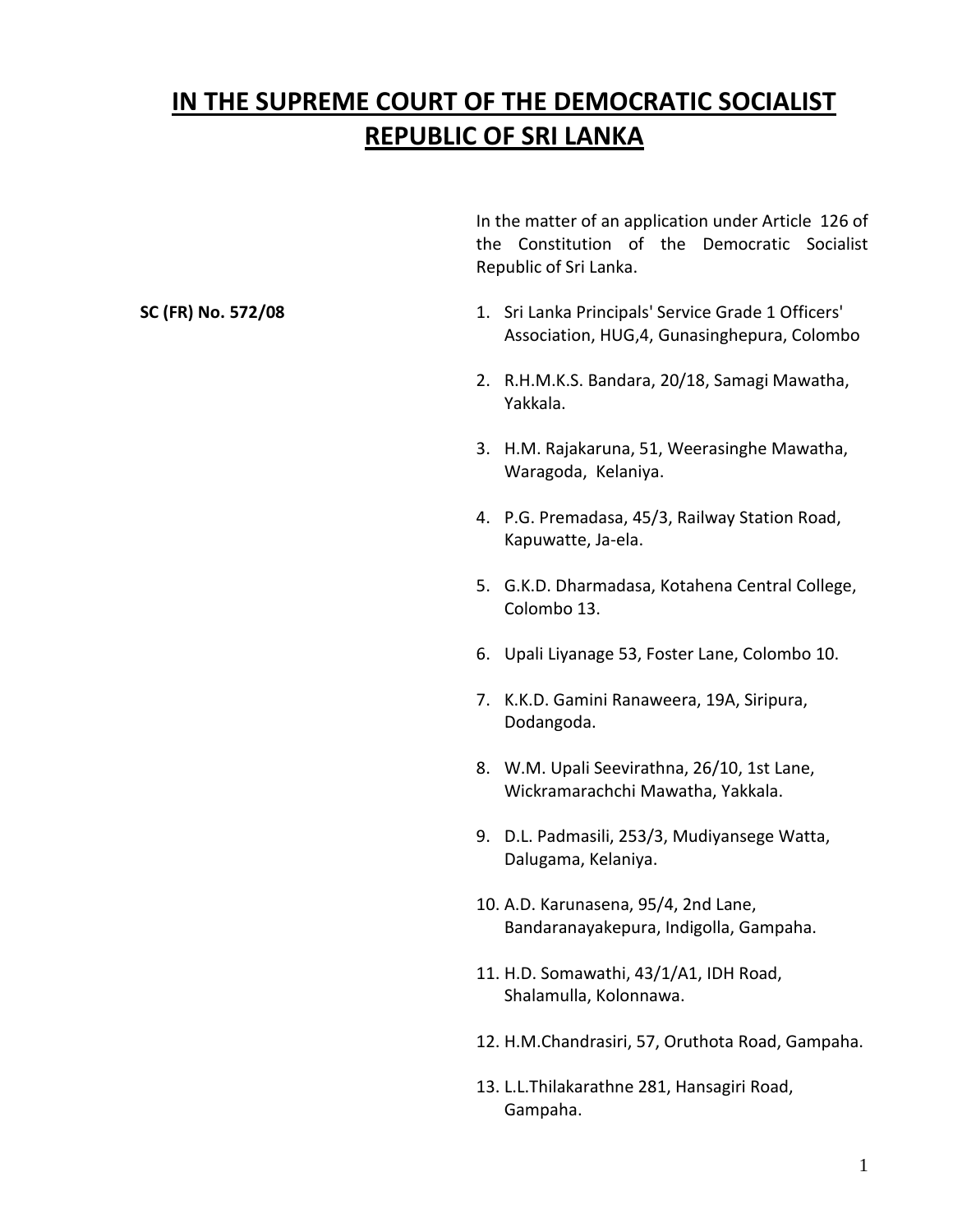- 14. G.D.Ranjith Premasiri, Kudathuduwa, Horana.
- 15. D.W.M. Senarath Bandara 41/10, Ananda Mawatha, Gampaha.
- 16. G.D.Chandralatha, 102, Galthumbe, Bandaragama.
- 17. K.D.A. Dissanayake, 422/6/7, Parakrama Mawatha, Kirillawa, Kadawatha.
- 18. P.K. Jayasinghe, Araliya Watta, Andagoda, Dikkubura.
- 19. N.W.G.Sumeda 'Nipuna', Baddegama Road, Uluritike.
- 20. L.M.Sirisena, 142/1, School Road, Badalkumbura.
- 21. T.M. Nirmala Deshani, 105, Weliyaya, Monaragala.
- 22. K.G.S.K.Pathirana, Makulla Town, Dambagalla.
- 23. M.K.Senevirathne, M49, Pandulagama, Anuradhapura.
- 24. Jayasiri Gajaweera, 4, 'Bagya', Galle Road, Molligoda, Wadduwa.
- 25. H.K.Thilakarathne, 207, C.B.L. Gunasekera Mawatha, Horana.
- 26. S.A.S. Sooriyarachchi, 93/1, Artitage Hill, Wakwella, Galle.
- 27. S.M. Chandrika Silva, 15A, Araliya Uyana, Kaluthara South.
- 28. W.H.A. Rajawasam Abhayawasa, Thawalama.
- 29. H.M. Gunarathne, Meegahapitiya, Dambagalla.
- 30. D.M. Lokumanike, "Nadeesha", Meegahapitiya, Dambagalla.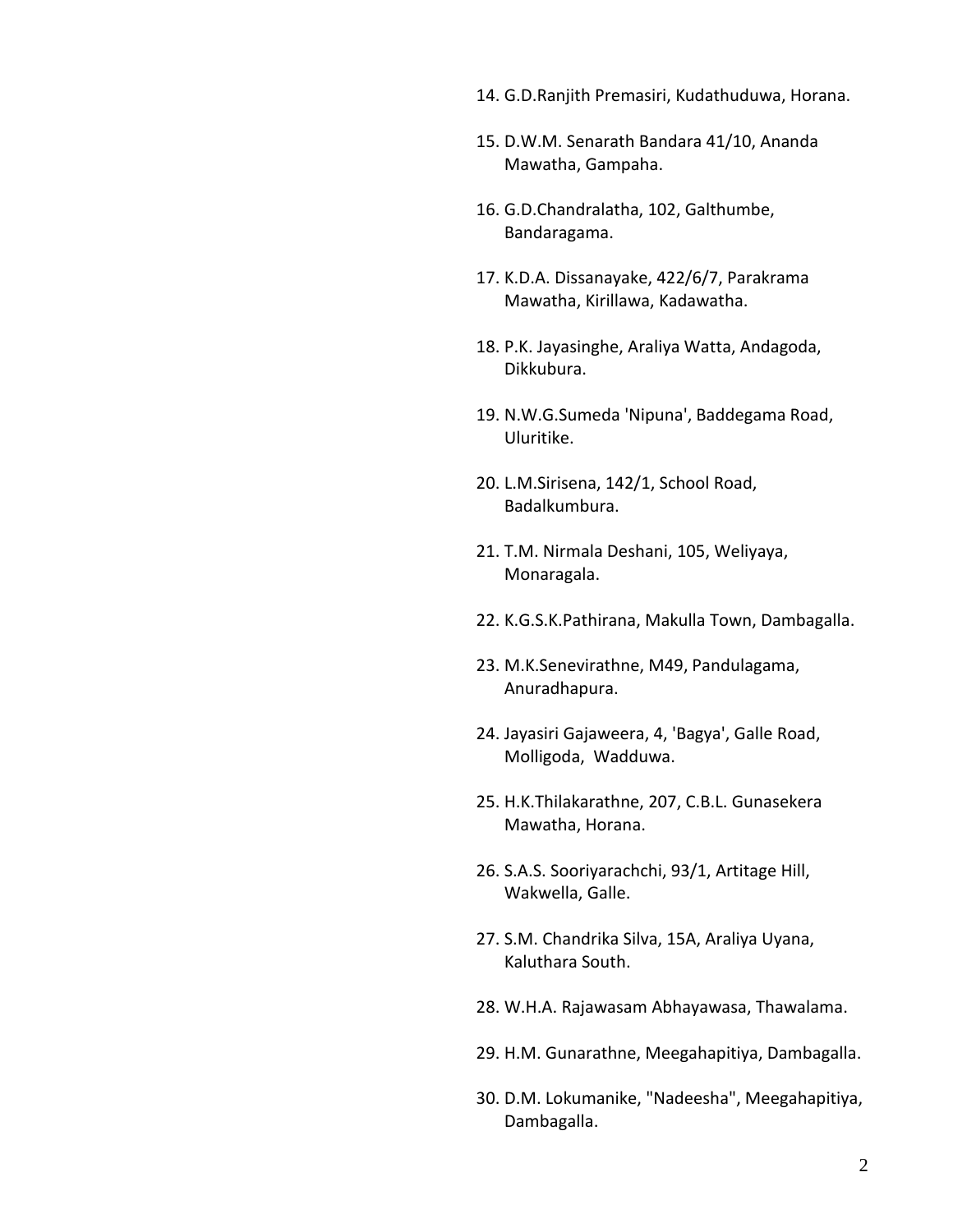- 31. W.P. Chandralatha, 40C, Oruthata, Gampaha.
- 32. K.K.D.P. Ranaweera Millagasmulla, Agalawatta.
- 33. Liyanage Thilkasiri, Guruniwasa, Edirisigha Harischandra Vidyalaya, Anuradhapura
- 34. I.A. Usnar Guruniwasa, A A/Nachchaduwa Viduhala, Anuradhapuraya.
- 35. K.M. Gunawardana Aluthwatta, Madikumbura, Monaragala.
- 36. Mr. P.M. Piyadasa, 'Smpath Sewana', Keselwtta, Marawa, Monaragala.
- 37. R.A. Nndawathi, 148, Magandanamull Road, Kolengolla, Monaragala.
- 38. T.B.C. Mahath, 255A, Gothami Road, Wellampitiya.
- 39. M.G. Kulathunga, Baduraliya West.
- 40. M.P. Premasiri, 2/14, Thewatta, Uduthuththiripitiya.
- 41. L.A. Witharana, 323/1, Madawala Road, Katugasthota.
- 42. Sumithra Block 35/15, Kimbulawala Road. Alpitiya.
- 43. W.K. Upasena Praduwa Watta, Batuwanthudawa, Wkwella, Galle.
- 44. N.G. Gunapal, 174/4, Hikgahawatta, Godakanda, Karapitiya, Galle.
- 45. M.S. Gunawardana 22 Post, Gangabada Road, Nakkala.
- 46. L.H.S. Padmini de Silva, 172B. Bandaranayake Mawatha, Asgiriya, Gampaha.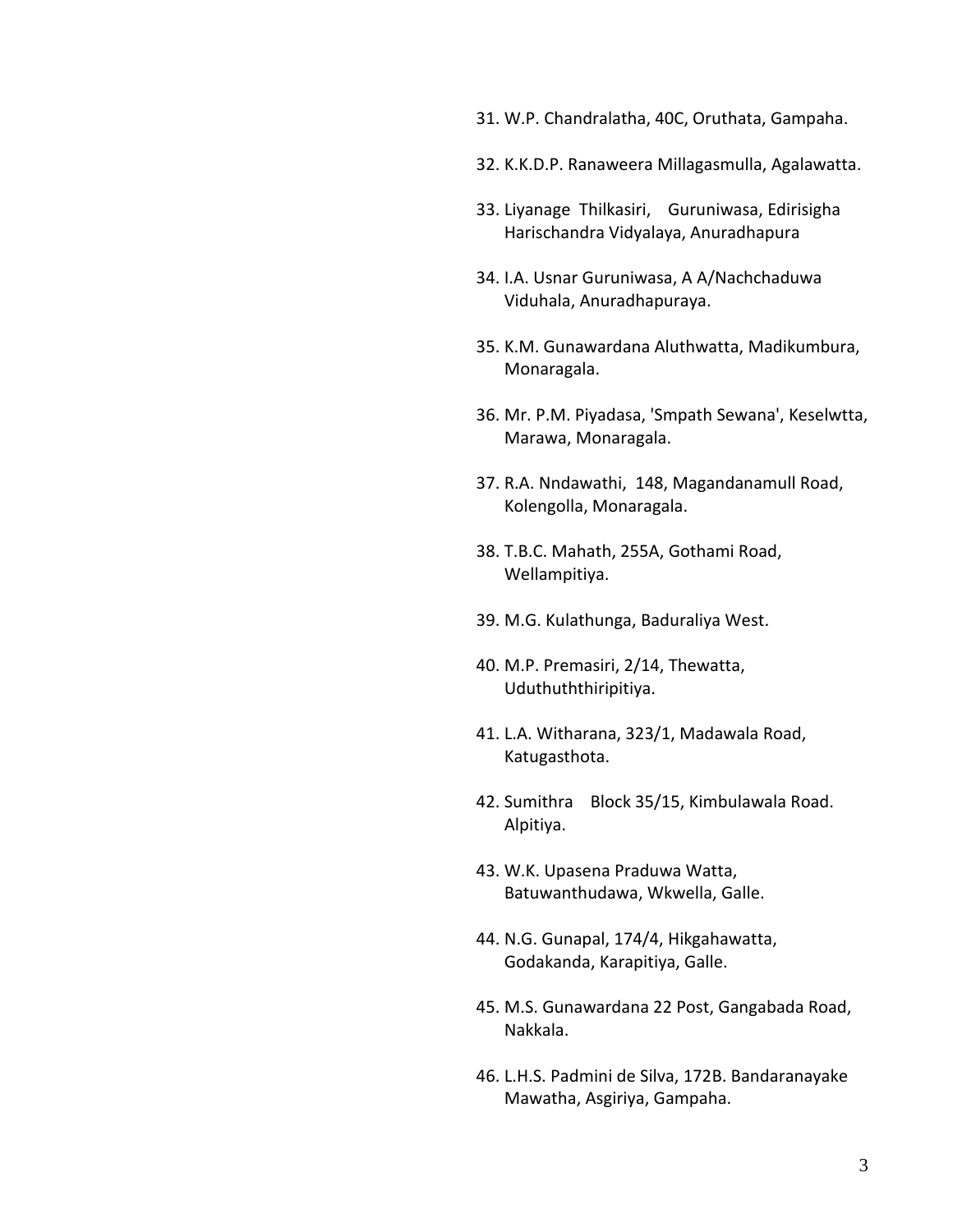- 47. A. Jayathissa, 147A, Galahitiyawa, Ganemulla.
- 48. S.P. Jayawickhrama, 42/3. Galgampitiya, Kalagedihena.
- 49. Mr. D.A. Kulathunga, 211, Palawatta, Pituwalgoda, Yakkala.
- 50. R.N. Withanarachchi, 49A, 117, Hansahiri Road, Gampaha.
- 51. N.K.Y. Gunarathne 74, Silver Range, Panapitiya, Waskaduwa.
- 52. Mr. D.S.C. Weligama, 26/15/A, Bangalawatta, Massala, Beruwala.
- 53. B.D. Wimalasena, 11, Nagasena Mawatha, Anuradhapuraya
- 54. R.M.kumarihamy, 'Sameerana', Rupaha.
- 55. Mr. M.E. Dayananda, Guruniwasa, M/o. Dutugamunu M.M.V., Buttala.
- 56. Miss P.G. Wickramathilak 92A, New Gothatuwa Road, Kolonnawa, Wellampitiya.
- 57. Mr. P.A. Amarasinghe, 5/35, Dutugamunu Road, Monaragala.
- 58. Mr. D.M. Siriwardana, 520, Udaganawa Temple Road, Buttala.
- 59. Mr. U.G. Soamasiril, 20/1A, Mahanama Road, Walana, Panadura.
- 60. Mrs. J.M. Gnanawathi, ' Jayamini', Wepathariya, Hakmana.
- 61. Mr. G.W.S. Chandrasiri, 4, Assweddume Watta, Kahagolla, Diyathalawa.
- 62. Mr. A.A.W. Pathiraja, Kakullapokua, Weerapokuna.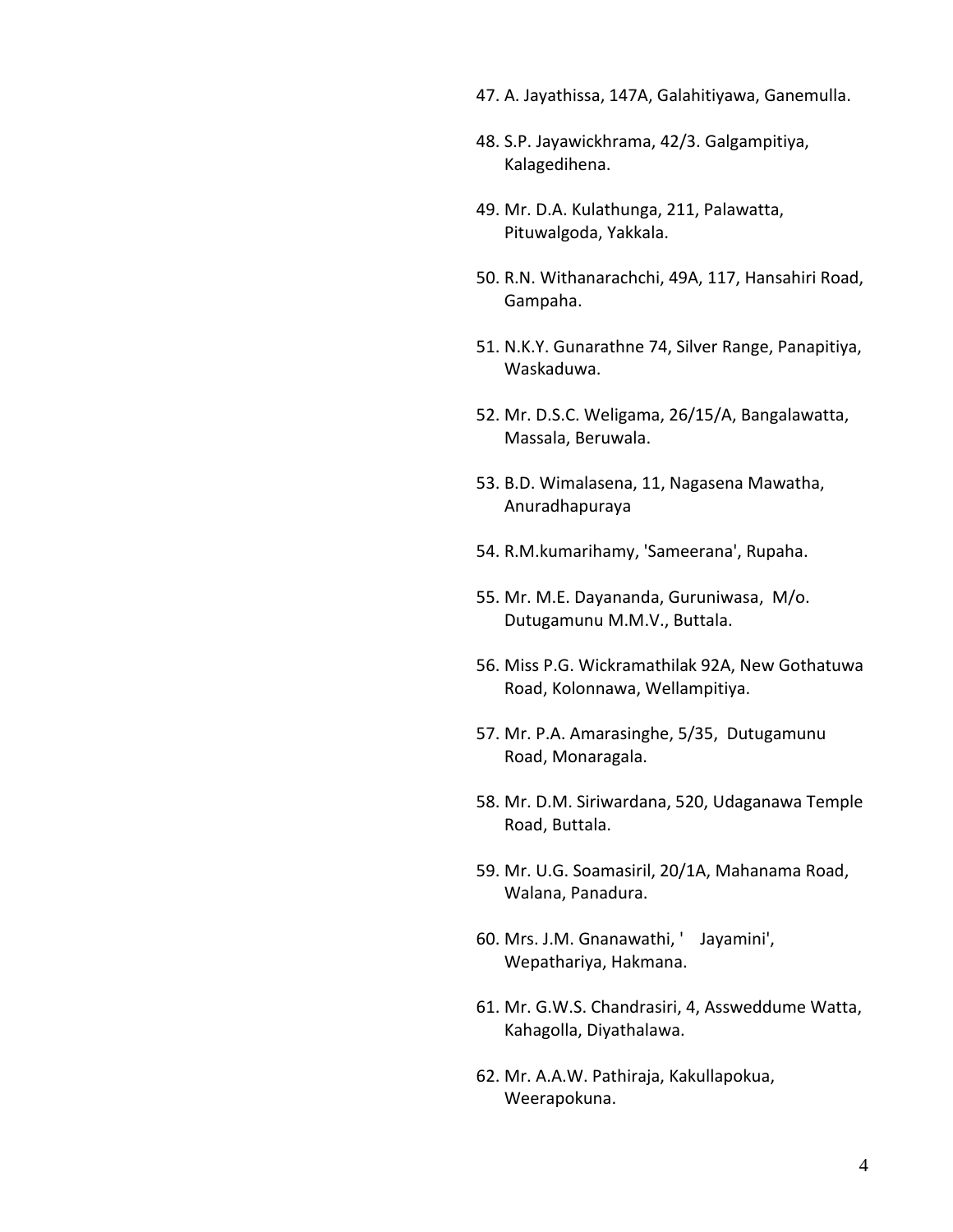- 63. Mr. P.K.A. Premsiri, 'Maheshi', Malana, Kamburupitiya.
- 64. Mr. M.M. Shelto Kularathne, 21, 'Lakmli', Donald Jane's Road, Bataganwila, Galle.
- 65. Mrs. M.G. Sriya Mathota, 11, 3rd Road, Ambathannawatta Road, Bandarawela.
- 66. Mr. R.M. Gunasekera, Rajagiriya, Kolathanna, Haputhale.
- 67. Mr. R.M. Indrananada, Guruniwasa, Halpe Central College, Elahalpe, Bandarawela.
- 68. Mr. Sellananda Karunasena Alwis, 288, Hirunukaduwa Road, Badulla.
- 69. Mrs. M. Ekanayake, 41/1, Station Junction, Payyagala North, Payyagala.
- 70. Mr. H.W. Sumanasena Ihalawatta, Mapalagama, Galle.
- 71. Mr. H.M. Darmasena Wijethunga, 11, Udadikdarawa, Badulla Road, Bandarawela.
- 72. Mr. R.M.N. Sumathipala, Guruniwasa, Bandarawela Central College, Bandarawela.
- 73. Mrs. W.M. Dayani Shanthilatha, 'Nimali', Halpe, Elahalpe.
- 74. Mr. R.A. Justin Kahahena, Waga.
- 75. Mrs. E.A. Siriyawathi, 13/4AG, Gunarathne Mawatha, Maitipe, Galle.
- 76. Mr . M.M.M. Abeyrathne, Abeyraja Mawatha, Kadirandala, Mathugama.
- 77. Mr. M.D. Upali Premalal, 'Dilhani', Kaduruke, Bussa.
- 78. Mr. M.H. Wijesinghe, Singhewasee, Ambagahahena, Kirama.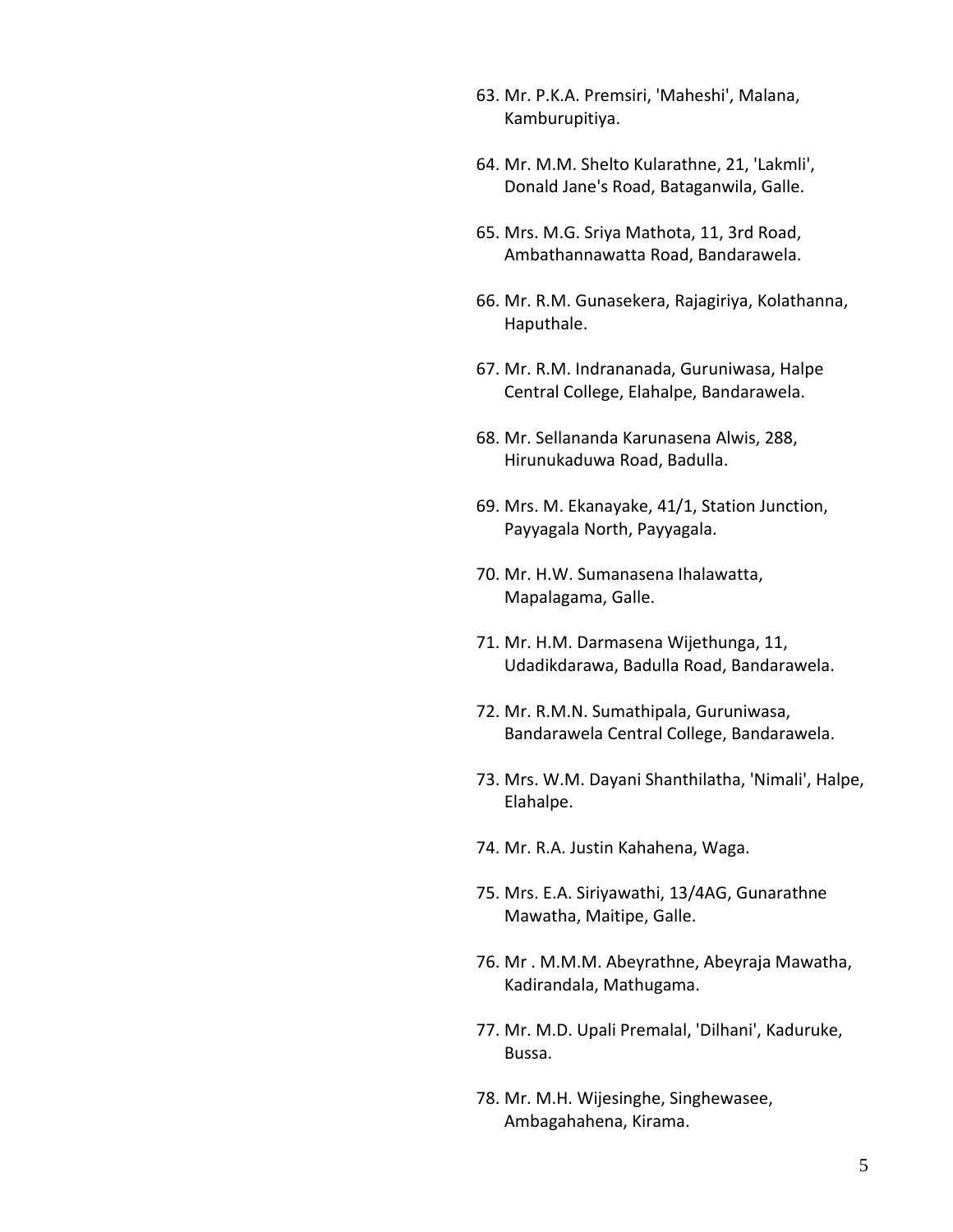- 79. Mr. W. Nimal Rupananda, 13/1, German Watta, Pepiliyawala.
- 80. Mrs. A.A. Mallika Jayanthi 41, Pehekam Niwasa, Punchi Bangahawa.
- 81. Mr. A. Gamini, 93, Maha Vidyalaya Road, Wathurugama.
- 82. Mr. W.A.J. Wickramasinghe, Makulwewa, Kuratihena.
- 83. Mr. J.M. Dharmasena, Agarauda, Morahena.
- 84. Mr. A.P. Douglas Sirisena, Dunukona, Bandarakoswatte.
- 85. Mr. C.S. Illangakoon, Rathmalla, Katupotha.
- 86. Mrs. E.S. Malani in front of Hospital, Bingiriya.
- 87. Mr. A.A. Somarathne, Wahumuwa, Pulikirindawa.
- 88. Mr. A.M. Karunasena, Weerambuwa, Kuliyapitiya.
- 89. Mr. G.D. Senarathne Dalupotha, Hettipola.
- 90. Mr. S.A. Munidasa, Hanthihawa, Halmillawewa.
- 91. Mr. K.R. Upali, Meegahapelessa, Welipannagahamulla.
- 92. Mr. W.G. Dasanayake, Horagollawewa, Karanneluwa.
- 93. Mr. W.K.R. Stanly Fernando, Habarawewa, Dummalasuriya.
- 94. Mrs. S. Sarojani, 'Chathuraga', Kohonnawa, Kuliyapitiya.
- 95. Mrs. P.M. Ariyawathi, Fonseka Watta, Ganangamuwa, Nakkawatta.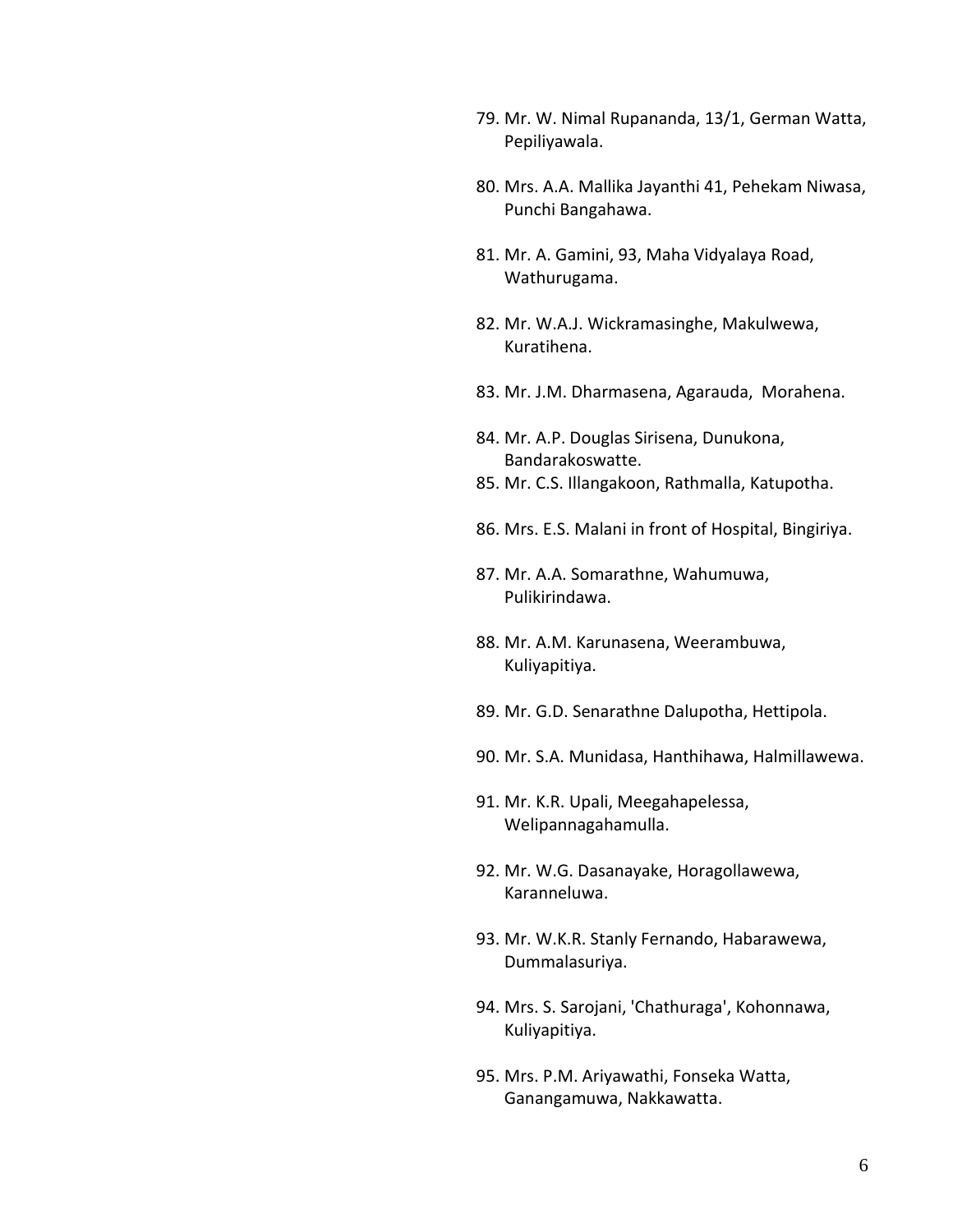- 96. Mr. H.M. Piyasena, Pahala Haggamuwa, Kuliyapitiya.
- 97. Mr. S.H.M.K. Chandrasena, Ihala Pihimbiya, Pihimbiya, Ratnale.
- 98. N.G.R.G. Fernando, Galahitiyawa, Kuliyapitiya.
- 99. Mr. C.J. Gunrathne, 328/1, Kathargama Road, JullaPllama, Thissamaharamaya.

### **Petitioners**

#### **Vs.**

- 1. Justice P.R.P. Perera, Chirman
- 2. Prof. Dayasiri Fernando, Member
- 3. W.P.S. Jayawardene, Member
- 4. Palitha M. Kumarasinghe, Member
- 5. Prof. M.S. Mookia, Member
- 6. Prof. M. Rohanadheera, Member
- 7. Gunapala Wickramaratne, Member
- 8. S.A. Wijeratne, Member
- 9. Dr. Barnad Soyza, Member

All Public Service Commission, No. 356/B, Galle Road, (Carlville Place), Colombo 03.

- 10. Nimal Bandara, Secretary, Ministry of Education, Isurupaya, Battaramulla.
- 11. Hon. Attorney Genera, Attorney General's Department, Colombo 12.

**Respondents.**

\*\*\*\*\*\*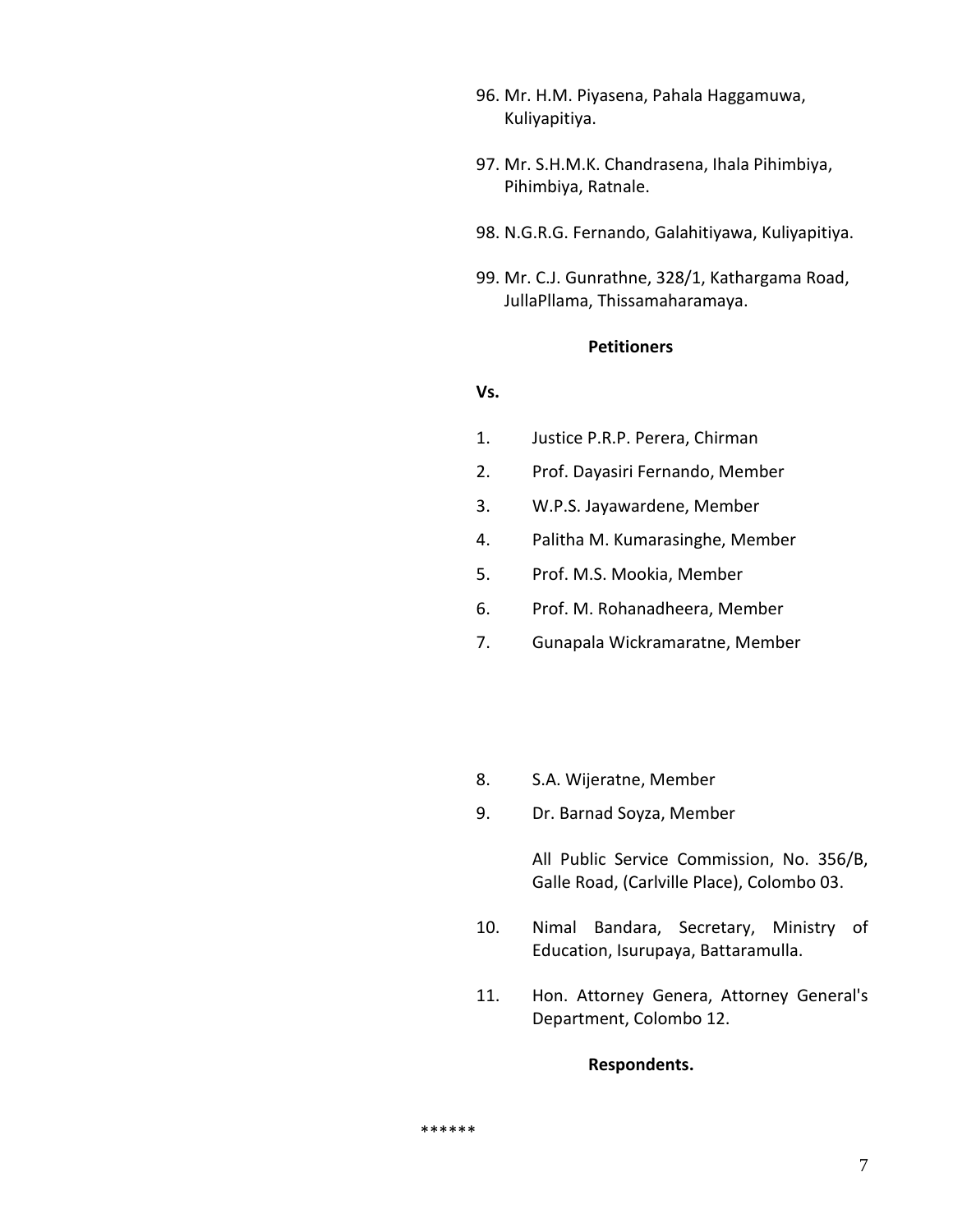| <b>BEFORE</b>                                                         | ÷                    | Amaratunga, J.                                                                |
|-----------------------------------------------------------------------|----------------------|-------------------------------------------------------------------------------|
|                                                                       |                      | P.A. Ratnayake, J. &                                                          |
|                                                                       |                      | Imam, J.                                                                      |
|                                                                       |                      |                                                                               |
| <b>COUNSEL</b>                                                        | $1 - 1 - 1$          | J.C. Weliamuna with Maduranga Ratnayeke and Pasindu<br>Silva for Petitioners. |
|                                                                       |                      | N. Pulle SSC. With H. Hisbullah, SC. for 10th & 11th<br>Respondents.          |
| <b>ARGUED ON</b>                                                      | <b>COMPANY</b>       | 27-08-2010                                                                    |
| <b>WRITTEN SUBMISSIONS</b><br>OF THE PETITIONER<br><b>TENDERED ON</b> |                      | $23-09-2010$                                                                  |
| <b>WRITTEN SUBMISSIONS</b><br>OF THE RESPONDENT<br><b>TENDERED ON</b> | $\ddot{\phantom{a}}$ | 06-09-2010                                                                    |
| <b>DECIDED ON</b>                                                     | $\ddot{\phantom{a}}$ | 24-02-2011                                                                    |

## **P.A. Ratnayake, J**

The  $1<sup>st</sup>$  Petitioner in this application is a trade union registered under the Trade Unions Ordinance and the  $2^{nd}$  to  $99^{th}$  Petitioners are Grade 1 Officers in the Sri Lanka Principals' Service. Respondents are the members of the Public Service Commission, Secretary of the Ministry of Education and the Hon. Attorney General. Petitioners complain of a violation of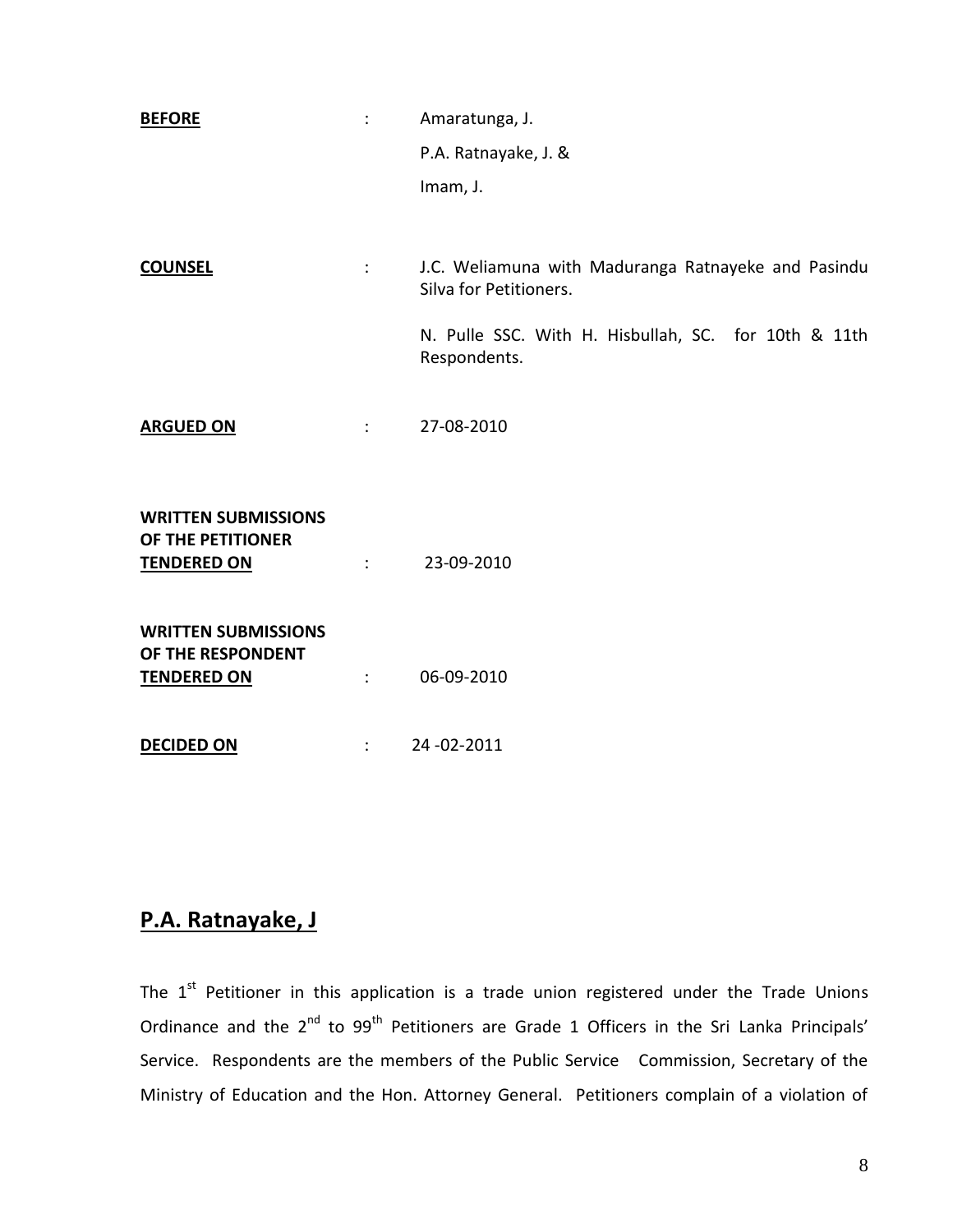Article 12(1) of the Constitution by the Respondents, in not appointing the Petitioners to Class III of the Sri Lanka Educational Administrative Service ( SLEAS)

Petitioners state that they are Class 1 Officers of the Sri Lanka Principals Service(A copy of the Sri Lanka Principals Service Minute has been produced annexed marked P3 to the Petitioner's petition). In accordance with the Sri Lanka Educational Administrative Service Minute of 1986 which they have annexed marked as 'P4' to the Petitioner's petition, selections to the vacancies in Class III of the SLEAS are to be made in the following manner;

- 1. 25% of the vacancies are to be filled by means of an open competitive examination to be conducted by the Commissioner of Examination.
- 2. 45% of the vacancies are to be filled by means of a limited competitive examination to be conducted by the Commissioner of Examination.
- 3. 30% of the vacancies are to be filled on merit, based on the results of an interview. .

Petitioner's complain that the vacancies referred to in category 3 have not been filled. Under this category an Officer of Grade I of the Sri Lanka Principals' Service who has a minimum of 3 years service in Grade I is eligible to be considered for promotion. Petitioners state that appointments were given to SLEAS Class III on several occasions under the first two categories mentioned above but upto the date of filing this application which is in December 2008 no appointments were made under the  $3<sup>rd</sup>$  category (ie. Merit Based Promotions). Seniority of the Petitioners in Grade I in the Sri Lanka Principals' Service are given in the document annexed to the Petitioner's petition marked as 'P2' . According to this document all of them have more then 3 years experience in Grade I of the Sri Lanka Principals Service. Two Petitioners have become eligible to be appointed to Class III of the SLEAS on  $1<sup>st</sup>$  June 1992, others have become eligible in 1994, 1996, 1997, 1999, and there are also a few who have become eligible only in 2005. They complain that they have still not been appointed to the SLEAS Class III and accordingly the Respondents have acted in violation of Article 12(1) of the Constitution.

Since 1-9<sup>th</sup> Respondents who were members of the Public Service Commission are not holding office as at present the 10<sup>th</sup> Respondent who was the Secretary to the Ministry of Education has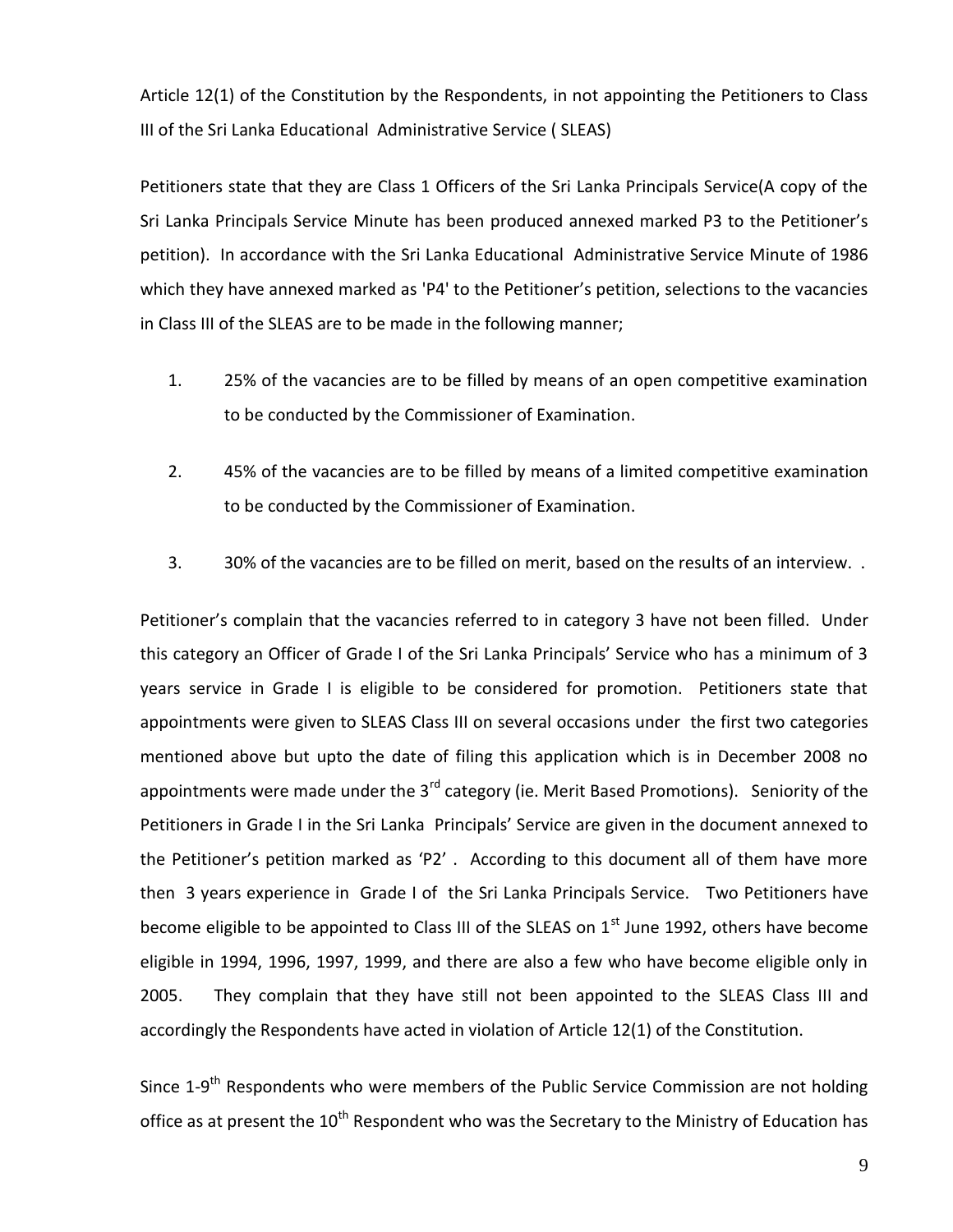filed objections by way of an affidavit and has taken up the position that the Circular of 1986 annexed marked as 'P4' by the Petitioners to their petition is no longer inforce and that it has been replaced by another Circular in 2002 and a copy of the said Circular is produced marked as 'R1' to the  $10^{th}$  Respondent's affidavit. He has stated that this is the presently applicable Minute of the Sri Lanka Educational and Administrative Service and all appointments to the said service are done since the year 2002 under the said Circular which was gazetted in the Gazette of the Democratic Socialist Republic of Sri Lanka NO. 1225 /32 dated 1<sup>st</sup> March 2002. It appears that 2<sup>nd</sup> -9<sup>th</sup> Respondents who are Grade I Principals in Principals' Service and who claim that their rights under a service minute have been deprived have not known that this service minute has been cancelled and replaced by another Service Minute more than 6 years prior to the filing of this application.

The Provisions in the new Service Minute are different to the 1986 Service Minute. Nevertheless appointments to Class III of the SLEAS are to be made under the 3 categories referred to above which are similar in both circulars and on the same ratio. Accordingly 30% of the vacancies in Class III SLEAS even at present are to be filled based on merit. But the wording of the two Clauses in the 1986 Circular and 2002 Circular in respect of appointments under the category of merit are different.

The 1986 Service Minute states as follows:-

"Appointments to not more than Thirty Percent ( 30% ) of the vacancies of Class III of the service will be made by the Committee by promotion on merit, on the results of an interview. "

The 2002 Service Minute states as follows:-

"Appointments to not more than Thirty Percent (30%) of the vacancies of Class III of the service will be made by the Committee by promotion on merit ."

Accordingly the words "on the results of an interview" have been deleted in the 2002 Circular. Due to this fact under the new Circular the Authorities concerned have not held an interview but have held a written examination to decide on "merit".

10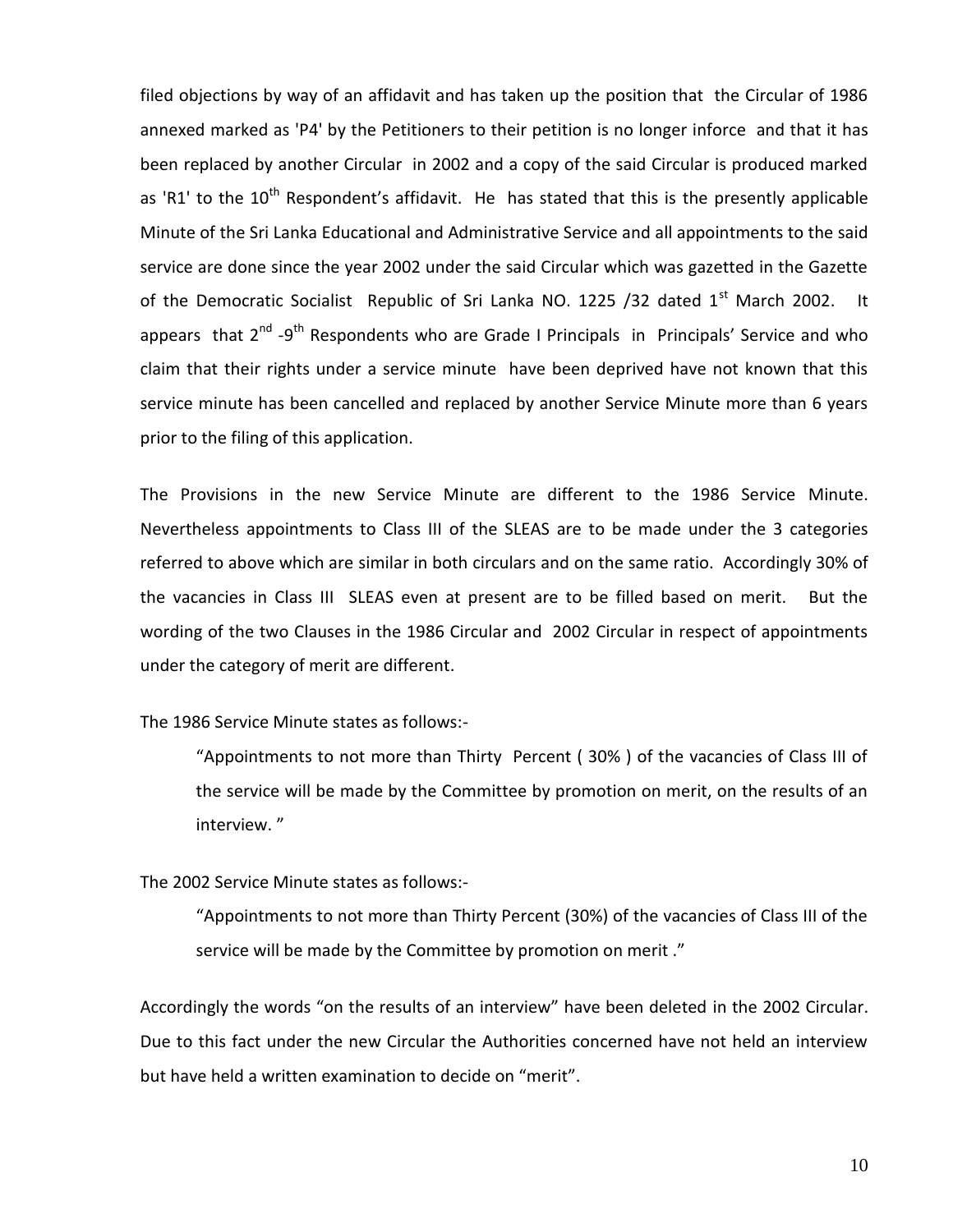The  $10<sup>th</sup>$  Respondent stated in his affidavit that applications to fill vacancies under the merit category have been called for soon after the promulgation of the new service Minute of 2002 in the year 2002 itself and has annexed a copy of the Gazette notification calling for applications under the merit category dated 14.06.2002 marked as 'R2' to his affidavit. This Gazette notification also contain the marking scheme. The 10th Respondent has stated that a total of 1975 candidates have sat for the examination. The total marks obtained by all the candidates on merit and also on seniority have been produced to Court by the document annexed marked 'R3' to the affidavit of the  $10^{th}$  Respondent. It is stated in the document marked 'R2' which contains the marking scheme that when evaluating seniority for any year of service above the 3 year service period 8 marks would be added up to a maximum of 100 marks. Accordingly, seniority of the Officers in Grade I of the Sri Lanka Principals Service have been given adequate recognition in allocation of marks. He also states in accordance with the 30% ratio to be applied in respect of the selections, under the seniority and merit category there had been 96 vacancies and due to the factors mentioned in the affidavit itself only 71 candidates have been recommended for promotion and steps have been taken to fill the balance vacancies in accordance with the marks obtained by the candidates and as stated in the document annexed marked as R3. It is also mentioned by him that the 55<sup>th</sup> Petitioner is one of the candidates who has been appointed to Class III of the SLEAS in terms of the recent selections. The Petitioners in their counter objection stated that the appointment of the  $55<sup>th</sup>$  Respondent has been made only after they have filed this application in Court. Due to the above factors the Respondents contend that they have satisfactorily complied with the Provisions of the presently applicable service Minute which is the minute of 2002 which has been produced marked as R2.

The Petitioners do not dispute the above position that the 30% vacancies in terms of 2002 Circular are being filled by the Respondents. Nevertheless they have taken up the position in their counter affidavit that under the Circular of 1986, no appointments have been made to Class III of the SLEAS since 1986 under the category of merit. They have also given the details of the appointments made to the SLEAS since 1986. Details of the appointments made to the SLEAS since 1986 as given in paragraph 4(b) of the counter affidavit are as follows:-

| No. | rear) | <b>Type of Recruitment</b> | <b>Appointments</b> |
|-----|-------|----------------------------|---------------------|
|     |       |                            |                     |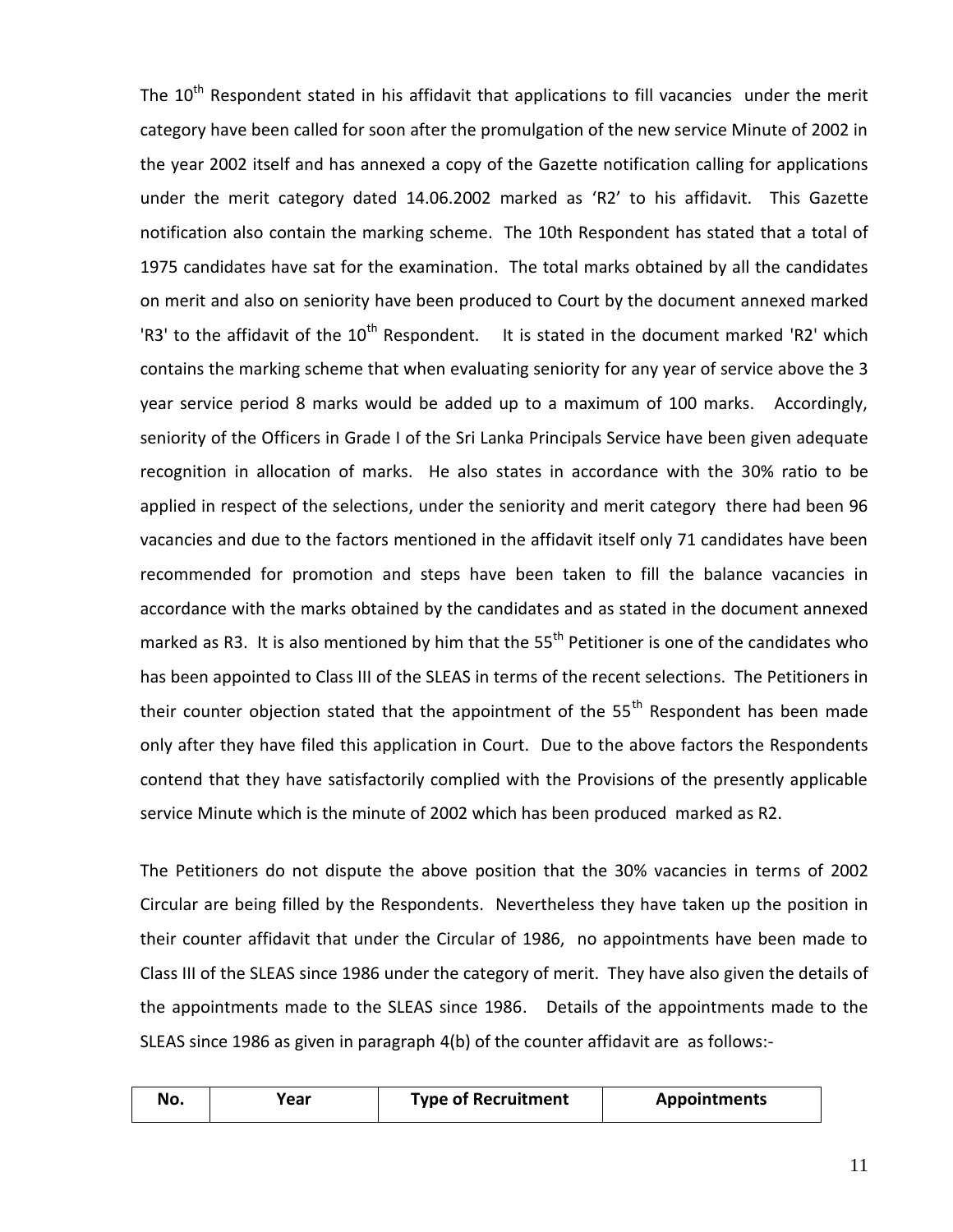|        | 01.06.1987 | Open    | 134 |
|--------|------------|---------|-----|
| li     | 01.09.1988 | Open    | 88  |
| lii    | 01.06.1990 | Limited | 53  |
| Iv     | 1991       | Limited | 23  |
| $\vee$ | 04.01.1999 | Open    | 325 |
| Vi     | 2002       | Open    | 68  |
| Vii    | 2005       | Limited | 498 |
| Vii    | 2005       | Open    | 236 |

It is common ground that the Circular under which appointments were made upto 2002 is no longer in operation. Although the percentage of appointments to be made in respect of the merit category is similar in both circulars, the manner of selection in the presently applicable circular is different ie. merit is considered by way of a written examination conducted by the Commissioner of Examinations.

In the circumstances, it is not possible to compel the authorities to make appointments under the old circular which is not in operation at present.

The old Circular (1986 Circular) was in operation for approximately 16 years until 2002. According to the Petitioners no appointments were made under the merit category during the said 16 years where the circular of 1986 was in operation. The selections were made under the other two categories ie.((1) based on open competitive examination 25% and (2) based on limited competitive examination 45%. There is no letter or any other communication submitted by the Petitioners to establish that at least a complaint was made against the none implementation of this method of recruitment to Class III of the SLEAS during the period the 1986 Circular was in operation. In accordance with the petition filed by the Petitioners the earliest complaint appears to be in the document annexed to the petition marked as 'P5a'. This is a letter written in the year 2006. All other documents annexed to the petition in respect of communications made complaining against non appointments to the SLEAS under the merit category appear to be documents in 2006 or thereafter. It appears that during the entire period where the previous circular had been in operation (16 years) or thereafter up to 2006 no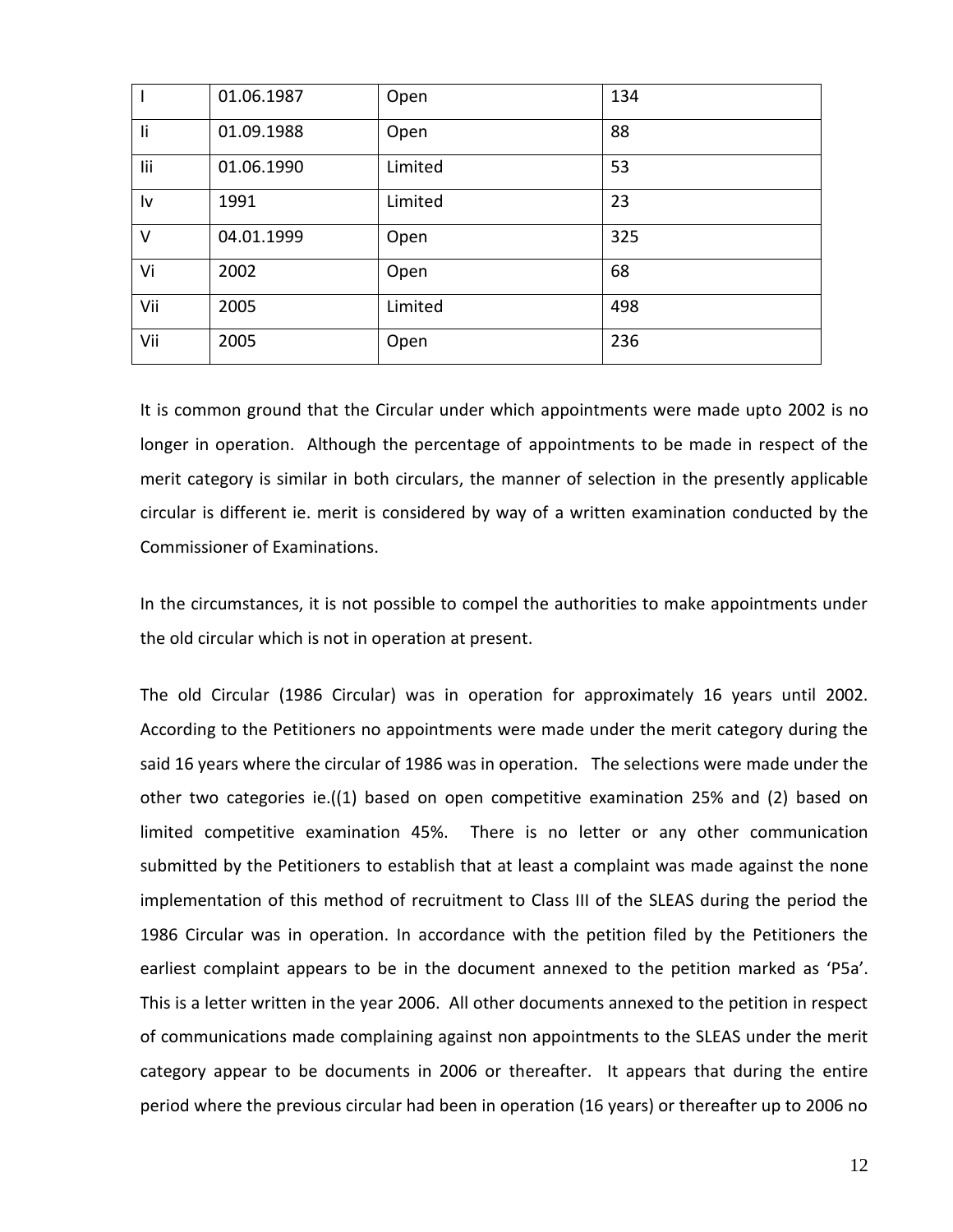complaint has been made to the relevant authorities regarding none implementation of the merit category recruitment to the SLEAS.

Learned Senior State Counsel who appeared on behalf of the Respondents has strongly taken up the position that the Petitioner's application in respect of none implementation of the Provisions in the 1986 SLEAS Minute is time barred. In the circumstances mentioned above this objection is well founded and I uphold the said objection of the Learned Senior State Counsel.

In addition to the above, the Petitioners in their counter affidavit have taken up the position that in order to 'redress the grievance' of the Petitioners for non compliance with the 1986 Minute of SLEAS, all future appointments to the SLEAS should be made on merit basis until the 30% ratio is realized. Paragraph 4(d) of the Counter Affidavit, it is stated as follows:-

**"I state that the only way the Petitioners' grievance could in the present circumstances be resolved is by first filling the present vacancies and the vacancies occurring in the next few years in Class III in SLEAS by appointing the Petitioners thereof (***in order of their seniority***) before any appointments are made under Open and Limited categories"** 

If the authorities are required to take steps as requested by the Petitioners all persons who are eligible to apply under the open competitive and limited competitive system of selection and who have become eligible in recent years could naturally be adversely affected.

The Learned Senior State Counsel has taken up the position that if this scheme as suggested by the Petitioners are implemented it would result in a gross violation of the service minute of 2002 as the Petitioners would be given priority over all others to fill the vacancies in Class III. This would deprive those eligible under the open and limited competitive examination categories of their opportunity to join the SLEAS. Due to the reasons mentioned above, I agree with the position taken by the Learned State Counsel.